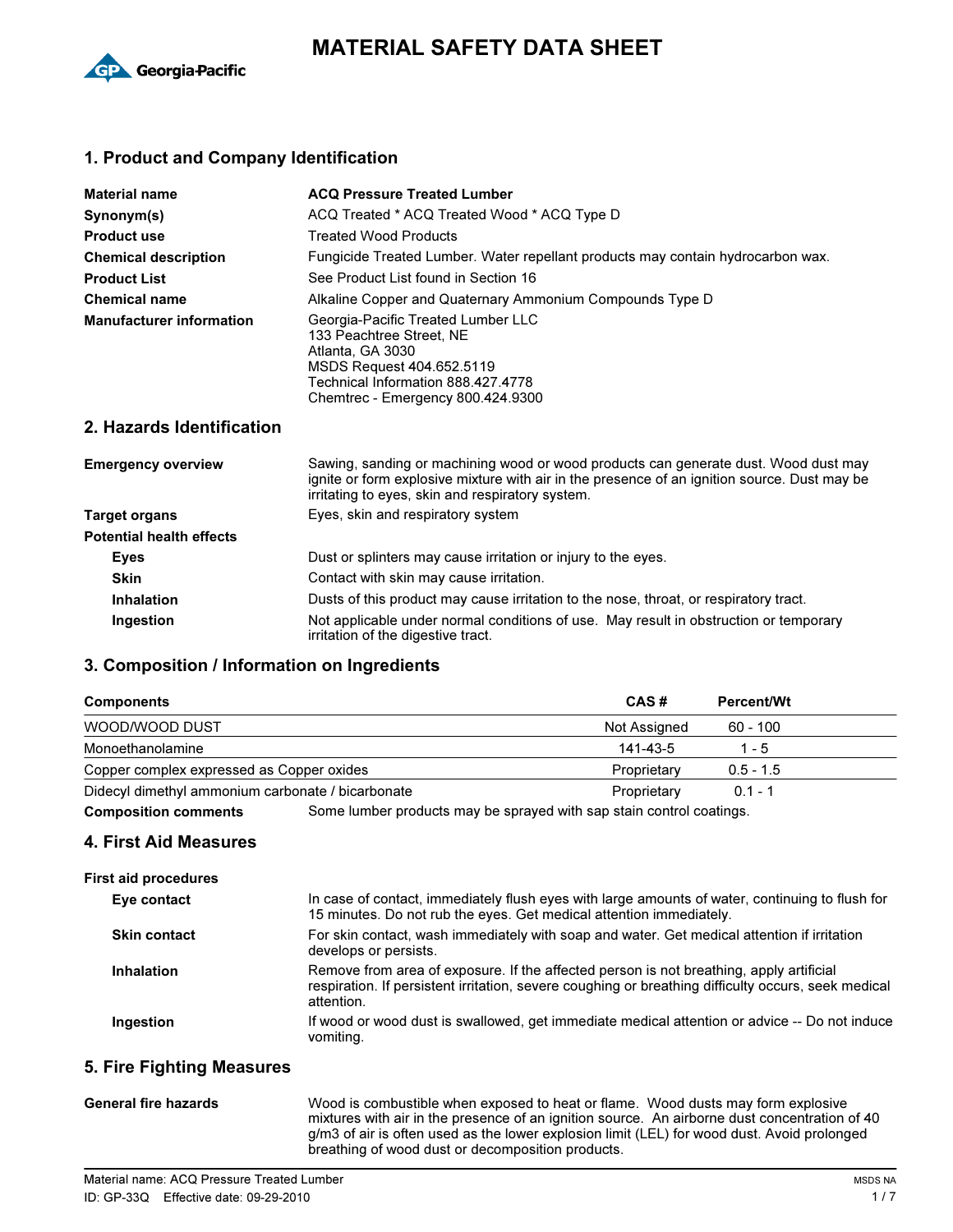| <b>Flammable properties</b>                              | Not available                                                                                                                                                                                                                                                                                                                                                                                         |  |  |
|----------------------------------------------------------|-------------------------------------------------------------------------------------------------------------------------------------------------------------------------------------------------------------------------------------------------------------------------------------------------------------------------------------------------------------------------------------------------------|--|--|
| <b>Extinguishing media</b>                               |                                                                                                                                                                                                                                                                                                                                                                                                       |  |  |
| Suitable extinguishing<br>media                          | Use methods for the surrounding fire.                                                                                                                                                                                                                                                                                                                                                                 |  |  |
| <b>Protection of firefighters</b>                        |                                                                                                                                                                                                                                                                                                                                                                                                       |  |  |
| Protective equipment and<br>precautions for firefighters | Firefighters should wear protective clothing including self-contained breathing apparatus<br>(SCBA) to avoid breathing combustion products. Partially burned dust is especially hazardous<br>if dispersed into the air. Wet down dust to reduce likelihood of ignition or dispersion. Remove<br>burned or wet dust to open, secure area after fire is extinguished.                                   |  |  |
| <b>Explosion data</b>                                    |                                                                                                                                                                                                                                                                                                                                                                                                       |  |  |
| <b>Sensitivity to static</b><br>discharge                | Not available                                                                                                                                                                                                                                                                                                                                                                                         |  |  |
| Sensitivity to mechanical<br>impact                      | Not available                                                                                                                                                                                                                                                                                                                                                                                         |  |  |
| <b>Hazardous combustion</b><br>products                  | Combustion products may yield irritating and toxic fumes or gases including organic chloride,<br>aldehydes, amines, hydrogen chloride, ammonia, copper compounds, oxygen, boric oxide,<br>oxides of carbon or nitrogen.                                                                                                                                                                               |  |  |
| 6. Accidental Release Measures                           |                                                                                                                                                                                                                                                                                                                                                                                                       |  |  |
| <b>Personal precautions</b>                              | Wear appropriate protective equipment and clothing during clean-up. Ensure adequate<br>ventilation. Avoid inhalation of dust during clean up.                                                                                                                                                                                                                                                         |  |  |
| Methods for cleaning up                                  | Vacuum or wet sweep small wood pieces and dust; place in appropriate container for<br>disposal. Gather larger pieces by an appropriate method. Reduce airborne dust by use of wet<br>methods and prevent scattering by moistening with water.                                                                                                                                                         |  |  |
| 7. Handling and Storage                                  |                                                                                                                                                                                                                                                                                                                                                                                                       |  |  |
| <b>Handling</b>                                          | Caution. Do not burn treated wood. Do not use pressure treated wood as mulch. Use only with<br>adequate ventilation. Use personal protective equipment as required. Avoid contact with skin,<br>eyes and clothing. Wash hands thoroughly after handling. Dust can form an explosive mixture<br>in air. Keep formation of airborne dusts to a minimum. Keep away from heat and sources of<br>ignition. |  |  |
| <b>Storage</b>                                           | Store flat, supported and protected from direct contact with the ground. Keep in a<br>well-ventilated place away from incompatible materials. Store in a cool dry place. Keep away<br>from heat and sources of ignition.                                                                                                                                                                              |  |  |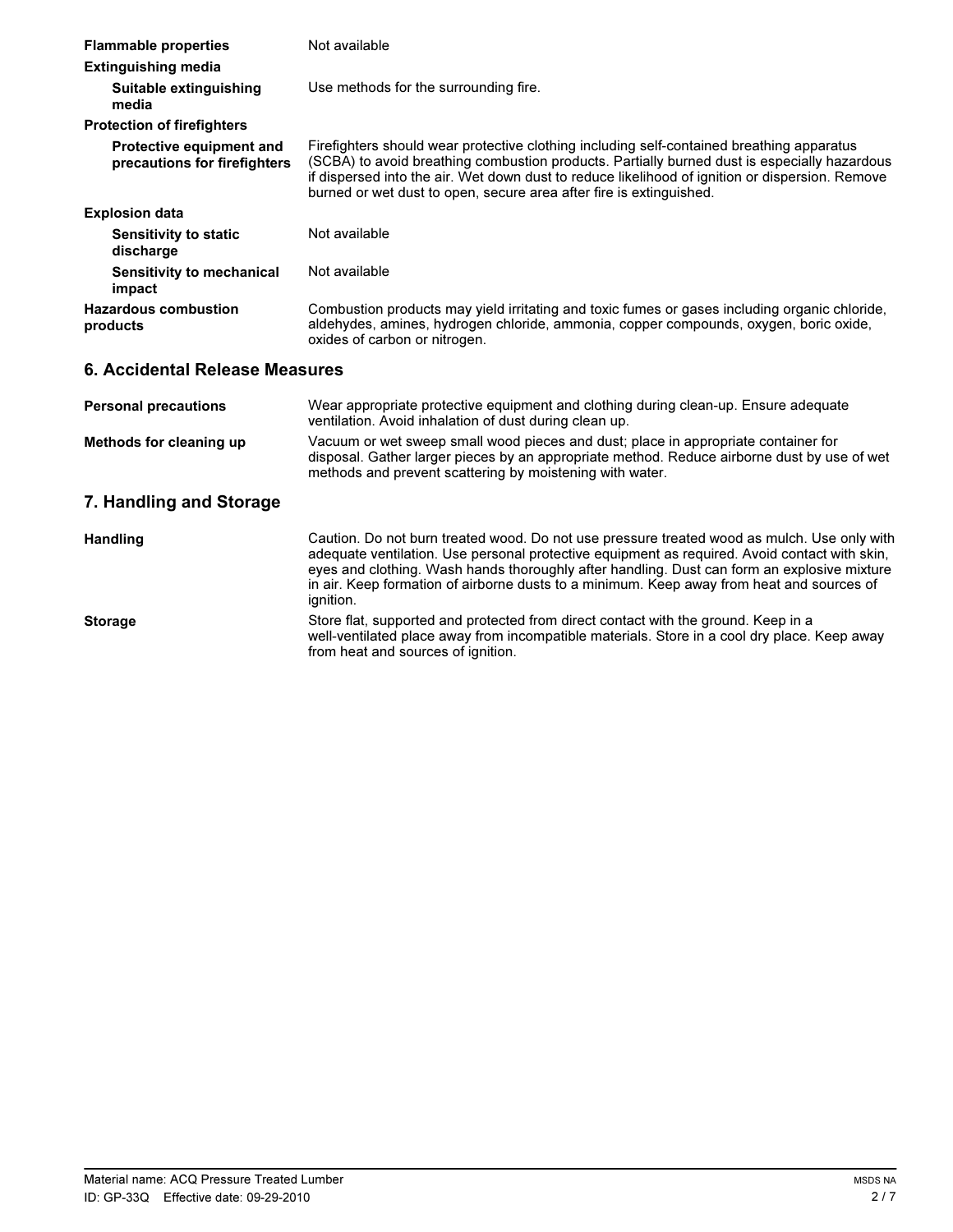### . **8. Exposure Controls / Personal Protection**

| WOOD/WOOD DUST (CAS # Not Assigned) |                                                                       |                                                                                                                                                                                                                                                                                                                                                                                                              |                                                                                                                                                                                                                                                                                    |  |
|-------------------------------------|-----------------------------------------------------------------------|--------------------------------------------------------------------------------------------------------------------------------------------------------------------------------------------------------------------------------------------------------------------------------------------------------------------------------------------------------------------------------------------------------------|------------------------------------------------------------------------------------------------------------------------------------------------------------------------------------------------------------------------------------------------------------------------------------|--|
|                                     | <b>TWA</b>                                                            | <b>STEL</b>                                                                                                                                                                                                                                                                                                                                                                                                  | <b>Ceiling</b>                                                                                                                                                                                                                                                                     |  |
| <b>ACGIH</b><br><b>OSHA</b>         | 1 mg/m3 TWA (Inhalable)<br>5 mg/m3 TWA (Total Dust)<br>(Vacated)      | Not established<br>10 mg/m3 (Vacated)                                                                                                                                                                                                                                                                                                                                                                        | Not established<br>Not established                                                                                                                                                                                                                                                 |  |
| Monoethanolamine (CAS # 141-43-5)   |                                                                       |                                                                                                                                                                                                                                                                                                                                                                                                              |                                                                                                                                                                                                                                                                                    |  |
|                                     | <b>TWA</b>                                                            | <b>STEL</b>                                                                                                                                                                                                                                                                                                                                                                                                  | <b>Ceiling</b>                                                                                                                                                                                                                                                                     |  |
| <b>ACGIH</b><br><b>OSHA</b>         | 3 ppm TWA<br>3 ppm TWA; 6 mg/m3 TWA                                   | 6 ppm STEL<br>Not established                                                                                                                                                                                                                                                                                                                                                                                | Not established<br>Not established                                                                                                                                                                                                                                                 |  |
|                                     | Copper complex expressed as Copper oxides (CAS # Proprietary)         |                                                                                                                                                                                                                                                                                                                                                                                                              |                                                                                                                                                                                                                                                                                    |  |
|                                     | TWA                                                                   | <b>STEL</b>                                                                                                                                                                                                                                                                                                                                                                                                  | <b>Ceiling</b>                                                                                                                                                                                                                                                                     |  |
| <b>ACGIH</b>                        | 0.2 mg/m3 TWA (fume); 1<br>mg/m3 TWA (dust and mist, as<br>Cu)        | Not established                                                                                                                                                                                                                                                                                                                                                                                              | Not established                                                                                                                                                                                                                                                                    |  |
| <b>OSHA</b>                         | 0.1 mg/m3 TWA (fume); 1<br>mg/m3 TWA (dust and mist)                  | Not established                                                                                                                                                                                                                                                                                                                                                                                              | Not established                                                                                                                                                                                                                                                                    |  |
|                                     | Didecyl dimethyl ammonium carbonate / bicarbonate (CAS # Proprietary) |                                                                                                                                                                                                                                                                                                                                                                                                              |                                                                                                                                                                                                                                                                                    |  |
|                                     | <b>TWA</b>                                                            | <b>STEL</b>                                                                                                                                                                                                                                                                                                                                                                                                  | Ceiling                                                                                                                                                                                                                                                                            |  |
| <b>ACGIH</b><br><b>OSHA</b>         | Not established<br>Not established                                    | Not established<br>Not established                                                                                                                                                                                                                                                                                                                                                                           | Not established<br>Not established                                                                                                                                                                                                                                                 |  |
| <b>Exposure guidelines</b>          | (Respirable Fraction).                                                |                                                                                                                                                                                                                                                                                                                                                                                                              | Georgia-Pacific Wood Products LLC voluntarily elects to adhere to exposure limits contained<br>in OSHA's 1989 Air Contaminants Standard although certain limits were vacated in 1992. The<br>present OSHA exposure limits governing wood dust is 15 mg/m3 (Total Dust) and 5 mg/m3 |  |
| <b>Engineering controls</b>         |                                                                       | Due to the explosive potential of dust when suspended in air, precautions should be taken<br>when sawing, sanding, or machining wood or wood products to prevent sparks or other<br>ignition sources in ventilation equipment. Local exhaust ventilation is recommended when<br>sawing, sanding, or machining this product. General dilution ventilation is recommended in<br>processing and storage areas.  |                                                                                                                                                                                                                                                                                    |  |
| Personal protective equipment       |                                                                       |                                                                                                                                                                                                                                                                                                                                                                                                              |                                                                                                                                                                                                                                                                                    |  |
| Eye / face protection               |                                                                       | Safety glasses or goggles are recommended when using this product. Ensure compliance<br>with OSHA's PPE standard (29 CFR 1910.132 and .133) for eye and face protection.                                                                                                                                                                                                                                     |                                                                                                                                                                                                                                                                                    |  |
| <b>Skin protection</b>              |                                                                       | Impervious protective clothing and gloves recommended to prevent drying or irritation of skin.<br>Ensure compliance with OSHA's PPE standards (29 CFR 1910.132 (general) and 138 (hand<br>protection)). Safety shower/eye wash fountain is recommended in the workplace area (29<br>CFR 1910.151 (c)). Ensure compliance with OSHA's PPE standard 29 CFR 1910.132<br>(general) and .138 (hand protection).   |                                                                                                                                                                                                                                                                                    |  |
| <b>Respiratory protection</b>       |                                                                       | A NIOSH approved dust mask or filtering facepiece is recommended in poorly ventilated areas<br>or when permissible exposure limits may be exceeded. Respirators should be selected by<br>and used under the direction of a trained health and safety professional following<br>requirements found in OSHA's respirator standard (29 CFR 1910.134) and ANSI's standard<br>for respiratory protection (Z88.2). |                                                                                                                                                                                                                                                                                    |  |

# . **9. Physical & Chemical Properties**

| Appearance            | Rigid board    |
|-----------------------|----------------|
| Color                 | Various        |
| <b>Physical State</b> | Solid wood     |
| Odor                  | Resinous wood  |
| Odor threshold        | Not available  |
| рH                    | Not applicable |
| <b>Freezing point</b> | Not applicable |
| <b>Boiling point</b>  | Not applicable |
| <b>Flash point</b>    | Not applicable |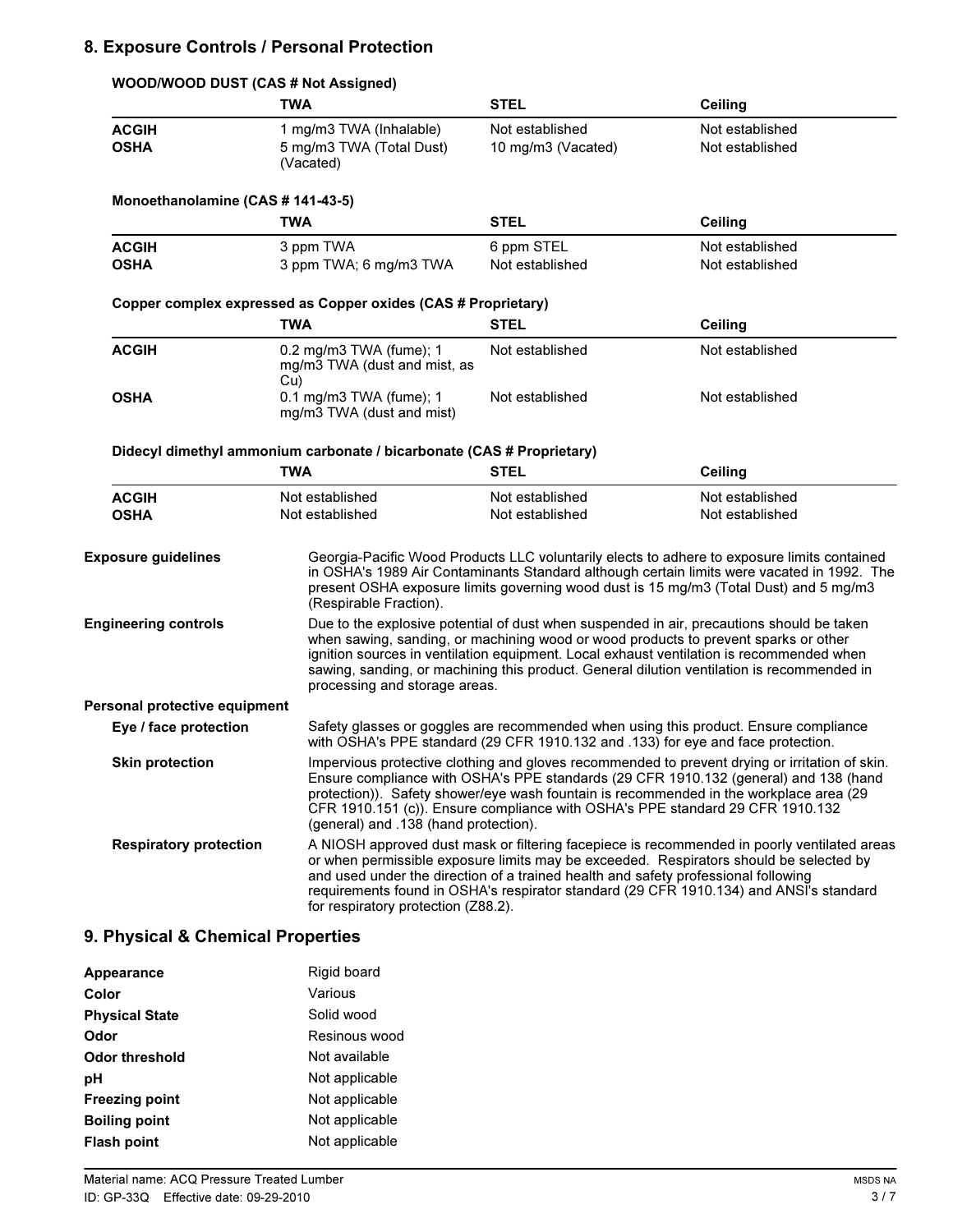| <b>Evaporation rate</b>                           | Not applicable                         |
|---------------------------------------------------|----------------------------------------|
| <b>Flammability</b>                               | Combustible                            |
| Flammability limits in air,<br>upper, % by volume | 40 g/cm3 Wood dust                     |
| Flammability limits in air,<br>lower, % by volume | Not applicable                         |
| Vapor pressure                                    | Not applicable                         |
| Vapor density                                     | Not applicable                         |
| <b>Specific gravity</b>                           | 1.0                                    |
| Octanol/H2O coeff                                 | Not applicable                         |
| Solubility (water)                                | Insoluble                              |
| <b>Auto-ignition temperature</b>                  | 400 - 500 °F (204.4 - 260 °C) for Wood |
|                                                   |                                        |

### **10. Chemical Stability & Reactivity Information**

| <b>Chemical stability</b>                    | This is a stable material.                                                                                                                                                                                              |  |
|----------------------------------------------|-------------------------------------------------------------------------------------------------------------------------------------------------------------------------------------------------------------------------|--|
| <b>Conditions to avoid</b>                   | Contact with incompatible materials. High temperatures. Heat, flames and sparks. Dust may<br>form explosive mixture in air.                                                                                             |  |
| <b>Conditions of Reactivity</b>              | None known.                                                                                                                                                                                                             |  |
| Incompatible materials                       | Strong acids, alkalies, oxidizing agents and drying oils.                                                                                                                                                               |  |
| <b>Hazardous decomposition</b><br>products   | Combustion products may yield irritating and toxic fumes or gases including organic chloride.<br>aldehydes, amines, hydrogen chloride, ammonia, copper compounds, oxygen, boric oxide,<br>oxides of carbon or nitrogen. |  |
| <b>Possibility of hazardous</b><br>reactions | Will not occur.                                                                                                                                                                                                         |  |

#### **11. Toxicological Information**

**Toxicological information** WOOD DUST. Wood dust may cause dryness, irritation, coughing or sinusitis. IARC and NTP classify wood dust as a carcinogen. This classification is based on the increased occurrence of adenocarcinomas of the nasal cavities and paranasal sinuses associated with exposure to wood dust. The evaluation noted insufficient evidence to associate cancer of the oropharynx, hypopharynx, lung, lymphatic and hematopoietic systems, stomach, colon or rectum with exposure to wood dust.

> MONOETHANOLAMINE. Inhalation of high concentrations of monoethanolamine has been reported to cause pulmonary, liver, kidney and skin damage in experimental animals. Monoethanolamine may be corrosive to the eyes, skin, respiratory system and gastrointestinal tract, and may cause permanent damage to the eyes. Monoethanolamine may be absorbed through the skin in harmful amounts and may cause allergic skin reactions. Monoethanolamine exposures may cause damage to the nervous system, lungs, liver or kidneys.

COPPER COMPLEX EXPRESSED AS COPPER OXIDE. Copper complex expressed as copper oxide in this product contains copper salts which, upon ingestion of high oral doses, can cause gastrointestinal disturbances, anemia, and secondary liver and kidney damage.

#### **Toxicological information (Ingredients)**

### **Monoethanolamine (CAS # 141-43-5)**

**WOOD** 2000 DUST (CAS # NOT ASSIGNED)

Toxicology Data - Selected LD50s and LC50s

Oral LD50 Rat 1720 mg/kg; Dermal LD50 Rabbit 1 mL/kg; Dermal LD50 Rabbit 1025 mg/kg

#### Sensitization **Sensitization** Not expected to be hazardous by OSHA/WHMIS criteria.

#### **Carcinogenicity**

| WOOD/WOOD DUST (CAS # NOT ASSIGNED)            |                                                                   |                        |
|------------------------------------------------|-------------------------------------------------------------------|------------------------|
| IARC - Group 1 (Carcinogenic to Humans)        |                                                                   | Monograph 62 [1995]    |
| Human Carcinogens                              | NTP (National Toxicology Program) - Report on Carcinogens - Known | Known Human Carcinogen |
| U.S. - OSHA - Hazard Communication Carcinogens |                                                                   | Present                |
| Mutagenicity                                   | Not expected to be hazardous by OSHA/WHMIS criteria.              |                        |
| <b>Reproductive effects</b>                    | Not expected to be hazardous by OSHA/WHMIS criteria.              |                        |
| Teratogenicity                                 | Not expected to be hazardous by OSHA/WHMIS criteria.              |                        |
| <b>Synergistic materials</b>                   | Not expected to be hazardous by OSHA/WHMIS criteria.              |                        |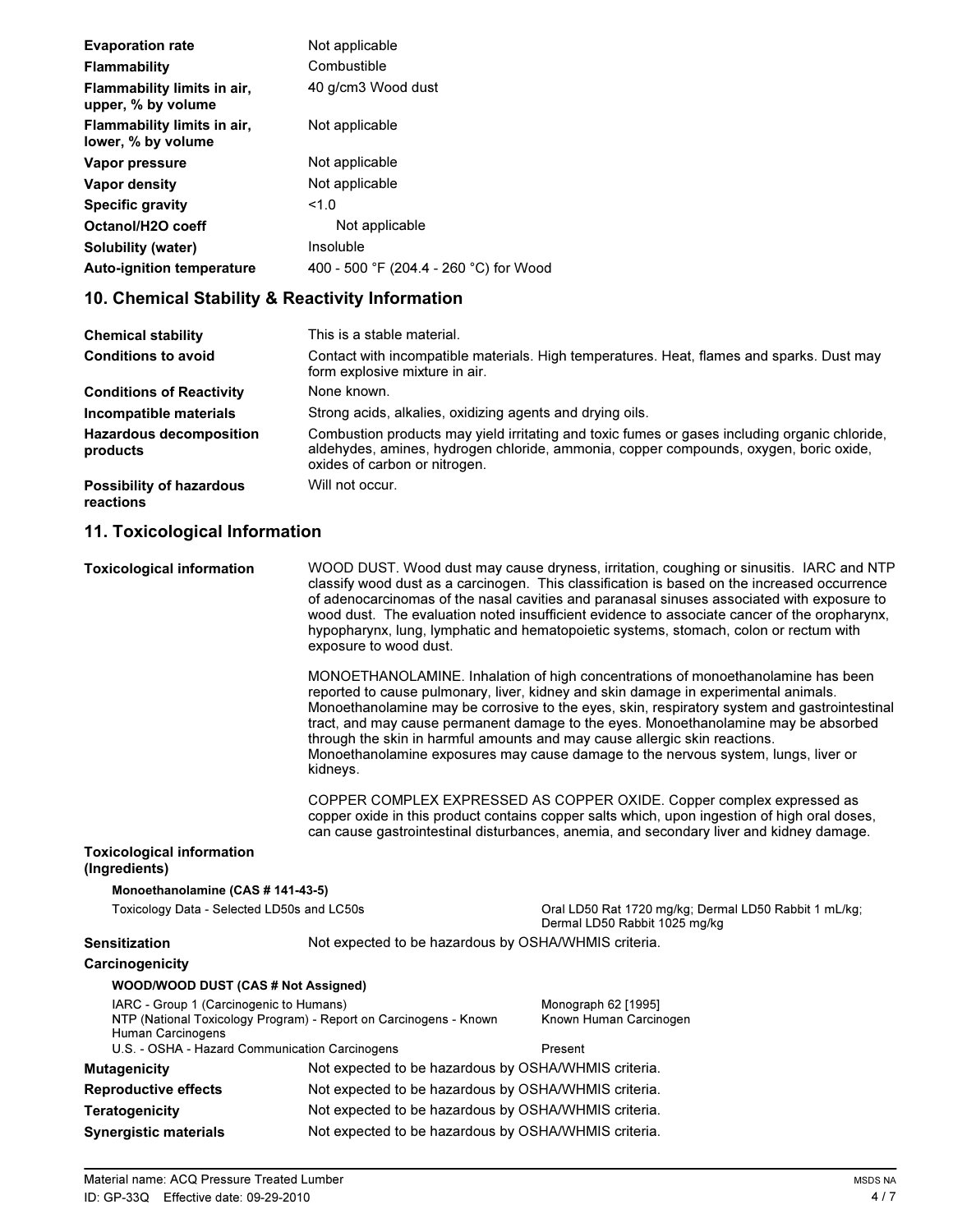### . **12. Ecological Information**

| <b>Ecotoxicity</b>                                                                | This product is not expected to leach harmful amounts of preservative into the environment.<br>The wood preservative contains fungicides and insecticides, which, when released into the<br>environment, may adversely affect plants and wildlife.        |                                                                                                                                                                                                                                                                                                                                                                                                                                                                      |  |
|-----------------------------------------------------------------------------------|-----------------------------------------------------------------------------------------------------------------------------------------------------------------------------------------------------------------------------------------------------------|----------------------------------------------------------------------------------------------------------------------------------------------------------------------------------------------------------------------------------------------------------------------------------------------------------------------------------------------------------------------------------------------------------------------------------------------------------------------|--|
|                                                                                   | Copper complex expressed as Copper oxides (CAS # Proprietary)                                                                                                                                                                                             |                                                                                                                                                                                                                                                                                                                                                                                                                                                                      |  |
| Ecotoxicity - Freshwater Algae Data                                               |                                                                                                                                                                                                                                                           | 72 Hr EC50 Pseudokirchneriella subcapitata: 0.0426 - 0.0535<br>mg/L [static]; 96 Hr EC50 Pseudokirchneriella subcapitata:<br>0.031 - 0.054 mg/L [static]                                                                                                                                                                                                                                                                                                             |  |
| Ecotoxicity - Freshwater Fish Species Data                                        |                                                                                                                                                                                                                                                           | 96 Hr LC50 Pimephales promelas: 0.0068 - 0.0156 mg/L; 96 Hr<br>LC50 Pimephales promelas: < 0.3 mg/L [static]; 96 Hr LC50<br>Pimephales promelas: 0.2 mg/L [flow-through]; 96 Hr LC50<br>Oncorhynchus mykiss: 0.052 mg/L [flow-through]; 96 Hr LC50<br>Lepomis macrochirus: 1.25 mg/L [static]; 96 Hr LC50 Cyprinus<br>carpio: 0.3 mg/L [semi-static]; 96 Hr LC50 Cyprinus carpio: 0.8<br>mg/L [static]; 96 Hr LC50 Poecilia reticulata: 0.112 mg/L<br>[flow-through] |  |
| Monoethanolamine (CAS # 141-43-5)                                                 |                                                                                                                                                                                                                                                           |                                                                                                                                                                                                                                                                                                                                                                                                                                                                      |  |
| Ecotoxicity - Freshwater Algae Data<br>Ecotoxicity - Freshwater Fish Species Data |                                                                                                                                                                                                                                                           | 72 Hr EC50 Desmodesmus subspicatus: 15 mg/L<br>96 Hr LC50 Pimephales promelas: 227 mg/L [flow-through]; 96<br>Hr LC50 Brachydanio rerio: 3684 mg/L [static]; 96 Hr LC50<br>Lepomis macrochirus: 300-1000 mg/L [static]; 96 Hr LC50<br>Oncorhynchus mykiss: 114-196 mg/L [static]; 96 Hr LC50<br>Oncorhynchus mykiss: >200 mg/L [flow-through]                                                                                                                        |  |
| <b>Environmental effects</b>                                                      | Pressure treated wood should not be used where it may come in direct or indirect contact with<br>drinking water. Pressure treated wood should not be used in circumstances where<br>preservative may become a component of food, animal feed or beehives. |                                                                                                                                                                                                                                                                                                                                                                                                                                                                      |  |
| <b>13. Disposal Considerations</b>                                                |                                                                                                                                                                                                                                                           |                                                                                                                                                                                                                                                                                                                                                                                                                                                                      |  |

| <b>Disposal instructions</b> | Under RCRA, it is the responsibility of the user of the product to determine, at the time of |
|------------------------------|----------------------------------------------------------------------------------------------|
|                              | disposal, whether the product meets RCRA criteria for hazardous waste. Dispose of material   |
|                              | according to Local, State, Federal, and Provincial Environmental Regulations.                |

### . **14. Transport Information**

| General | This product is not regulated as a hazardous material by the United States (DOT) or Canadian |
|---------|----------------------------------------------------------------------------------------------|
|         | (TDG) transportation regulations.                                                            |

#### **Department of Transportation (DOT) Requirements**

This product is not regulated as a hazardous material by the United States (DOT) transportation regulations.

### **Canadian Transportation of Dangerous Goods (TDG) Requirements** space

Not regulated as dangerous goods.

#### **15. Regulatory Information**

#### **Superfund Amendments and Reauthorization Act of 1986 (SARA)**

| <b>Hazard categories</b>                            | Immediate Hazard - No<br>Delayed Hazard - No<br>Fire Hazard - No<br>Pressure Hazard - No<br>Reactivity Hazard - No |
|-----------------------------------------------------|--------------------------------------------------------------------------------------------------------------------|
| <b>Section 302 extremely</b><br>hazardous substance | N٥                                                                                                                 |
| <b>Section 311 hazardous</b><br>chemical            | N٥                                                                                                                 |
| <b>Section 313 hazardous</b><br>chemical            | Yes                                                                                                                |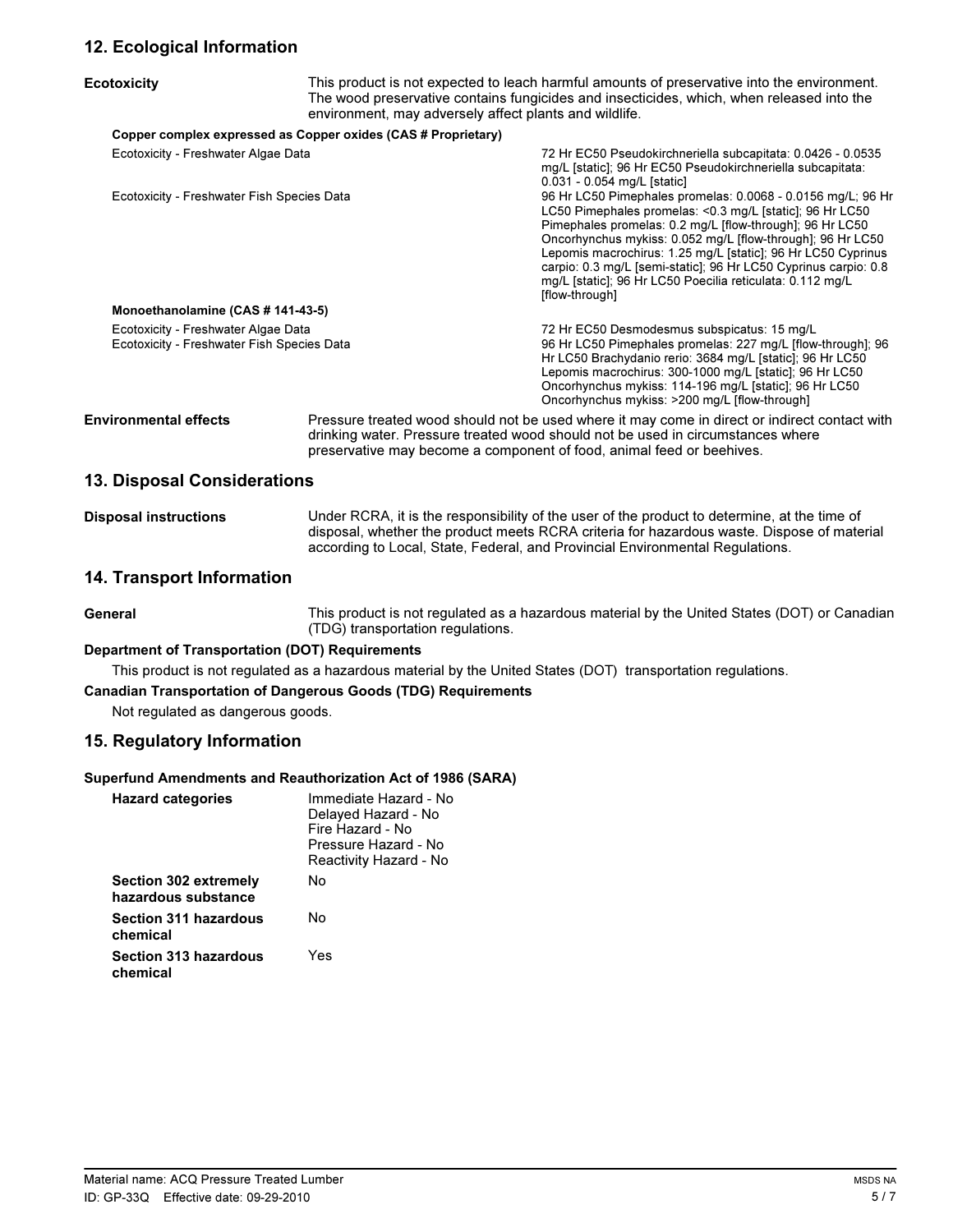| US federal regulations                                                                                                                | ACQ Pressure Treated Wood Products contains a quaternary ammonium compound, an EPA<br>registered product. This product is pressure treated with a FIFRA registered wood<br>preservative.<br>California Proposition 65. WARNING: This product may generate wood dust, a chemical |                                                             |                                                                                                                                                                                                                                                                                                                                                                                                             |                                                       |  |
|---------------------------------------------------------------------------------------------------------------------------------------|---------------------------------------------------------------------------------------------------------------------------------------------------------------------------------------------------------------------------------------------------------------------------------|-------------------------------------------------------------|-------------------------------------------------------------------------------------------------------------------------------------------------------------------------------------------------------------------------------------------------------------------------------------------------------------------------------------------------------------------------------------------------------------|-------------------------------------------------------|--|
|                                                                                                                                       | known to the state of California to cause cancer.                                                                                                                                                                                                                               |                                                             |                                                                                                                                                                                                                                                                                                                                                                                                             |                                                       |  |
| Copper complex expressed as Copper oxides (CAS # Proprietary)                                                                         |                                                                                                                                                                                                                                                                                 |                                                             |                                                                                                                                                                                                                                                                                                                                                                                                             |                                                       |  |
| U.S. - CERCLA/SARA - Hazardous Substances and their Reportable<br>Quantities<br>U.S. - CERCLA/SARA - Section 313 - Emission Reporting |                                                                                                                                                                                                                                                                                 |                                                             | 5000 lb final RQ (no reporting of releases of this hazardous<br>substance is required if the diameter of the pieces of the solid<br>metal released is larger than 100 micrometers); 2270 kg final<br>RQ (no reporting of releases of this hazardous substance is<br>required if the diameter of the pieces of the solid metal released<br>is larger than 100 micrometers)<br>1.0 % de minimis concentration |                                                       |  |
| <b>Canadian regulations</b>                                                                                                           | This product has been classified in accordance with the hazard criteria of the CPR and<br>the MSDS contains all the information required by the CPR.                                                                                                                            |                                                             |                                                                                                                                                                                                                                                                                                                                                                                                             |                                                       |  |
| Canada - WHMIS - Ingredient Disclosure List                                                                                           |                                                                                                                                                                                                                                                                                 |                                                             |                                                                                                                                                                                                                                                                                                                                                                                                             |                                                       |  |
| Copper complex expressed as<br>Copper oxides                                                                                          | Proprietary                                                                                                                                                                                                                                                                     | 1%                                                          |                                                                                                                                                                                                                                                                                                                                                                                                             |                                                       |  |
| Monoethanolamine                                                                                                                      | 141-43-5                                                                                                                                                                                                                                                                        | $1\%$                                                       |                                                                                                                                                                                                                                                                                                                                                                                                             |                                                       |  |
| <b>Inventory status</b>                                                                                                               |                                                                                                                                                                                                                                                                                 |                                                             |                                                                                                                                                                                                                                                                                                                                                                                                             |                                                       |  |
| Country(s) or region                                                                                                                  | Inventory name                                                                                                                                                                                                                                                                  |                                                             |                                                                                                                                                                                                                                                                                                                                                                                                             | <b>Compliant w/inventory</b><br>requirements (yes/no) |  |
| Canada                                                                                                                                | Domestic Substances List (DSL) / Non-Domestic Substances List (NDSL)<br>Yes.                                                                                                                                                                                                    |                                                             |                                                                                                                                                                                                                                                                                                                                                                                                             |                                                       |  |
| United States & Puerto Rico                                                                                                           |                                                                                                                                                                                                                                                                                 | <b>Yes</b><br>Toxic Substances Control Act (TSCA) Inventory |                                                                                                                                                                                                                                                                                                                                                                                                             |                                                       |  |

### . **16. Other Information**

### **Product list**

Pressure Treated Lumber

Premium Southern Gold® Pressure Treated Lumber

Premium Southern Gold® Plus Water-Repellent Pressure Treated Lumber

**NFPA ratings** 

Health: 1\* Flammability: 1 Physical hazard: 0 Personal protection: X Flammability: 1 Instability: 0